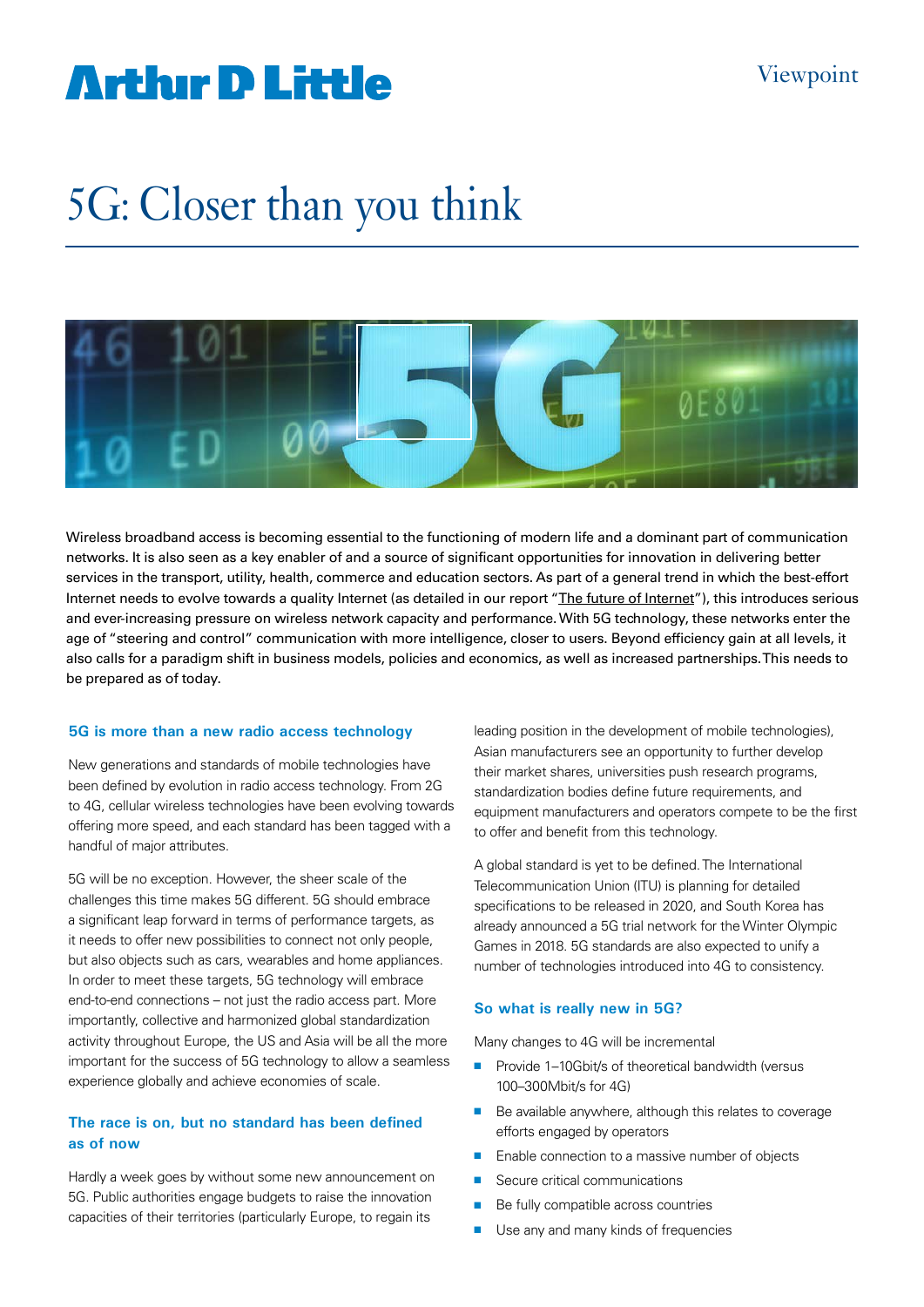# **Arthur D Little**

# Viewpoint

- $\blacksquare$  Work in a crowd by allowing the convergence of heterogeneous networks
- $\blacksquare$  Significantly extend battery life
- Significantly improve end-user experience

Real breakthrough, however, will come from the following enhancement:

- Super-low, sub-1ms latency, required for a number of new mission-critical services and applications such as machinetype communications (MTC), real-time gaming, control and automation.
- $\blacksquare$  Ultra-reliable communications for projects with critical services that are available 100% of the time in fields such as automotive, remote control (drones and robots), process automation, and health and emergency services.
- **n** Open platform to enable cross-development of services by external parties, which can then be hosted on networks.

# **Potential 5G applications**

- 1. 5G will offer greater possibilities for current mobile applications
	- Individualization of HD video on demand
	- Generalization of telepresence to simplify the use of video conferencing
	- Everything will be connected and transmit information, status data, position, etc.
- 2. New usages will also arise, taking advantage of technology breakthroughs
	- Example 1: Autonomous vehicles reduction of roadtraffic congestion

Autonomous cars are making headway, with automated controls already widespread, such as adaptive cruise control and lane keeping. At the next levels the car will take full control of safety-related functions, and eventually the steering of the vehicle from start to stop.

By reducing end-to-end communication latency to below 1 millisecond, an application for vehicle safety could manage bidirectional exchange of data for negotiation of automatic cooperative-driving maneuvers. In stop-and-go traffic, a driver assistance system could take over the steering of the vehicle to adapt the speed of all drivers in a limited area (within a radius of 15 km) in order to absorb the congestion.

Example 2: Tactile Internet<sup>1</sup>

The sensitivity of control circuits when controlling rapidly moving devices (such as industrial robots) requires end-to-end latency significantly below 1 millisecond per sensor.

1 Introduced in « The Tactile Internet », ITU – Technology Watch report – August 2014

In typical scenarios of industrial control with closed-loop systems, a master station will contact all sensors and actuators and present the acquired data to the control application at intervals of roughly one millisecond. In view of the typically large number of sensors (e.g. up to 100 for a printing machine), every individual sensor must be accessed within an end-to-end latency period.

Example 3: Real-time remote controls

Controlling robots in inaccessible or dangerous areas will be feasible with near-instantaneous and remote control (for disaster relief or building work on rooftops, for example). An operator wearing an exoskeleton will be able to receive real-time feedback (360-degree visual as well as tactile) of the behavior of the robot. This communication will also come from multiple sensors, even in distant locations (up to 15km).

## **Implications for networks are immediate**

1. Spectral efficiency limited

Divining more data through a scarce and finite radio spectrum becomes a real challenge and makes the radio spectral efficiency one of the most important challenges. However, spectrum efficiency is approaching a plateau and will not deliver the expected increase in bandwidth improvement by itself.

## Spectrum efficiency evolution [In bit/Hz/cell]



Source: Arthur D. Little

Therefore, to increase bandwidth, two elements are needed:

## a. More spectrum

5G is likely to utilize frequencies below 6GHz (3GHz to 6GHz) as core spectrum and mmWave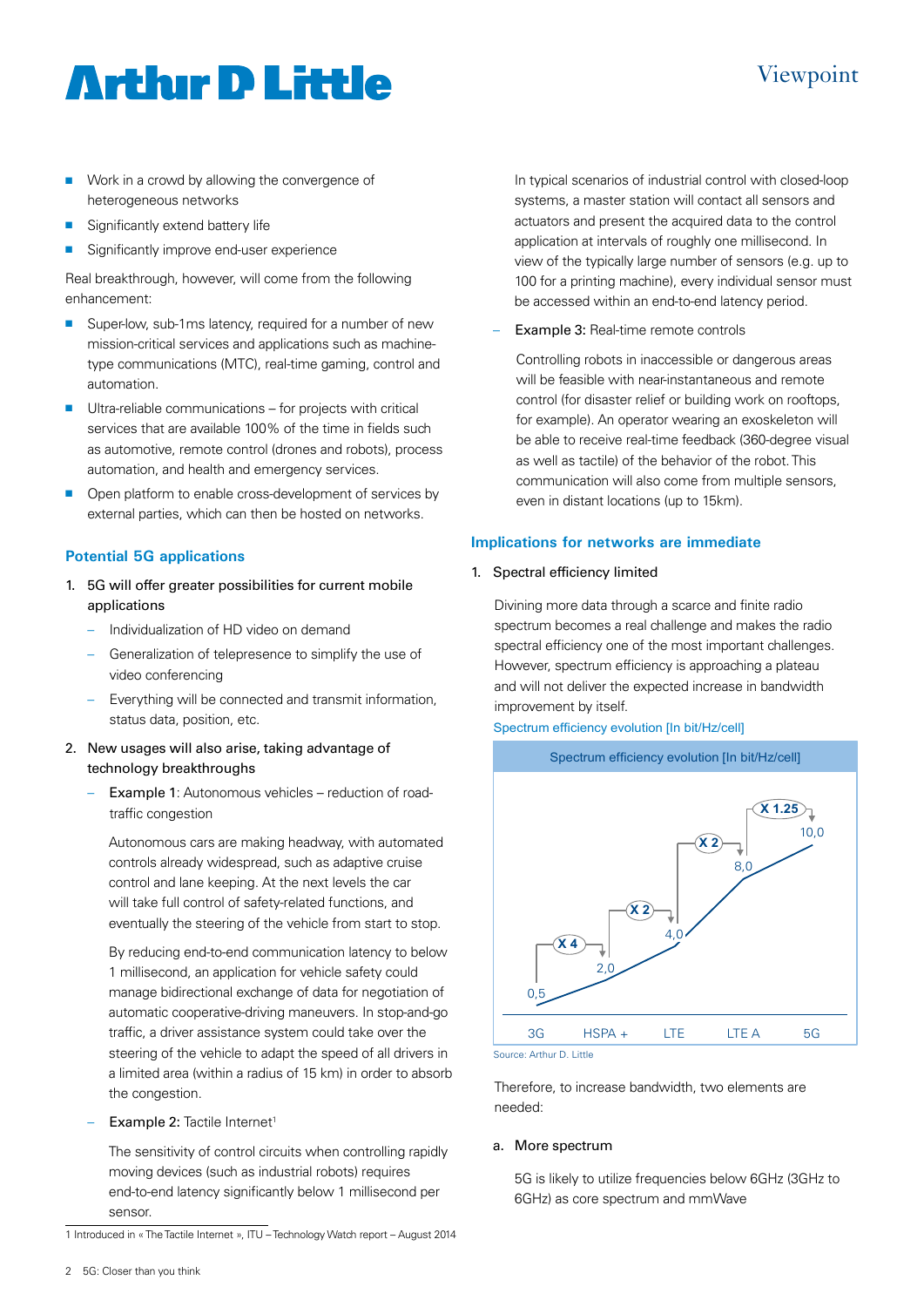# Viewpoint

# **Arthur D Little**

(10–100 GHz) for ultra-dense access & backhaul. This, however, does not rule out the usefulness of sub-1GHz for more cost-effective coverage where possible. Nevertheless, considering the current spectrum allocation, finding a free chunk of spectrum in this range is likely to be a very long-term possibility. The much bigger challenge is to secure enough spectrum to cater for ever-increasing capacity demand and larger bandwidth, i.e. 100+ MHz for 5G technology in order to ensure much higher capacity. Wider use of carrier aggregation is likely to ease some of this burden.

#### b. Denser network architecture, including small cells

Additional/new antennas on rooftops will be needed, in order to increase the capacity of the network to the desired level. This will drive colocation on existing sites, as well as the need to establish new sites, especially in a dense environment. Radio sites will also increasingly be installed at street level and/or in buildings to accommodate specific hotspots.

Small cells will also be needed, with strong integration with the rest of the network to provide a seamless experience for users.

# 2. Decentralization of network intelligence will require a new core network

Achieving very low latency requires bringing network intelligence closer to users, which means local/very local data centers will be needed.

To achieve a round-trip latency of below 1ms, the communication delay due to the speed of light needs to be considered as well. Within 1ms, light travels 300 km – i.e., the maximum distance for a steering and control server to be placed from the point of tactile user interaction is 150km. However, this assumes no processing delays in communication. Taking the additional signal processing, protocol handling, and switching delays into account, this requires the mobile user to be within 15km of the application server – which means at the base of every cell. This could represent a significant increase in CAPEX requirements.

Complexity is added when taking into account inter-operator interconnection. These are currently done at a limited number of points of interconnection, which will need to be significantly increased in the future.

#### 3. The transmission network needs to be reshaped

Transmission network capacity is not just a challenge for 5G. However, the nature of potential and foreseen new services and applications poses yet another, bigger challenge in terms of quality, resilience and reliability of transmission lines.

Achieving sub-1ms delay will require complete redesigning and reconstruction of transmission architecture, involving a majority of fiber links.

#### The evolution of network architecture



#### **Business models impact**

1. A strong need for partnerships between existing and new players

Partnerships are needed at many levels to make 5G a success:

- $\blacksquare$  A global definition of the norm will need to be defined and accepted worldwide.
- $\blacksquare$  With the deep interconnections between hardware, software and applications, 5G is a platform that requires a significant level of partnerships and cooperation from companies from a wide range of horizons. Telecom equipment vendors, IT providers, telcos, applications developers and content providers will need to work together. Companies such as car manufacturers, industrial players and utilities are already getting involved in the development of the technology.
- Different types of networks owned by different operators will also need to be interconnected and seamlessly integrated (local area networks, wi-fi-type networks, private networks, mutualized rural networks, etc.)

## 2. Cheaper networks (per GB, but also per user and per square km)

Lowering costs will be one of the key objectives of 5G systems. This will be realized through lowering the delivery cost (per bit/km<sup>2</sup>) primarily. The cost could also be lowered through "greener" telecommunications, increasing the lifetime of products, delivering technology through software, and more pragmatic and efficient plug & play and selfmanaged networks.

In addition, one of the main network costs will increasingly come from real estate (the sites). Therefore, network and radio resource sharing will play a bigger role, beyond the